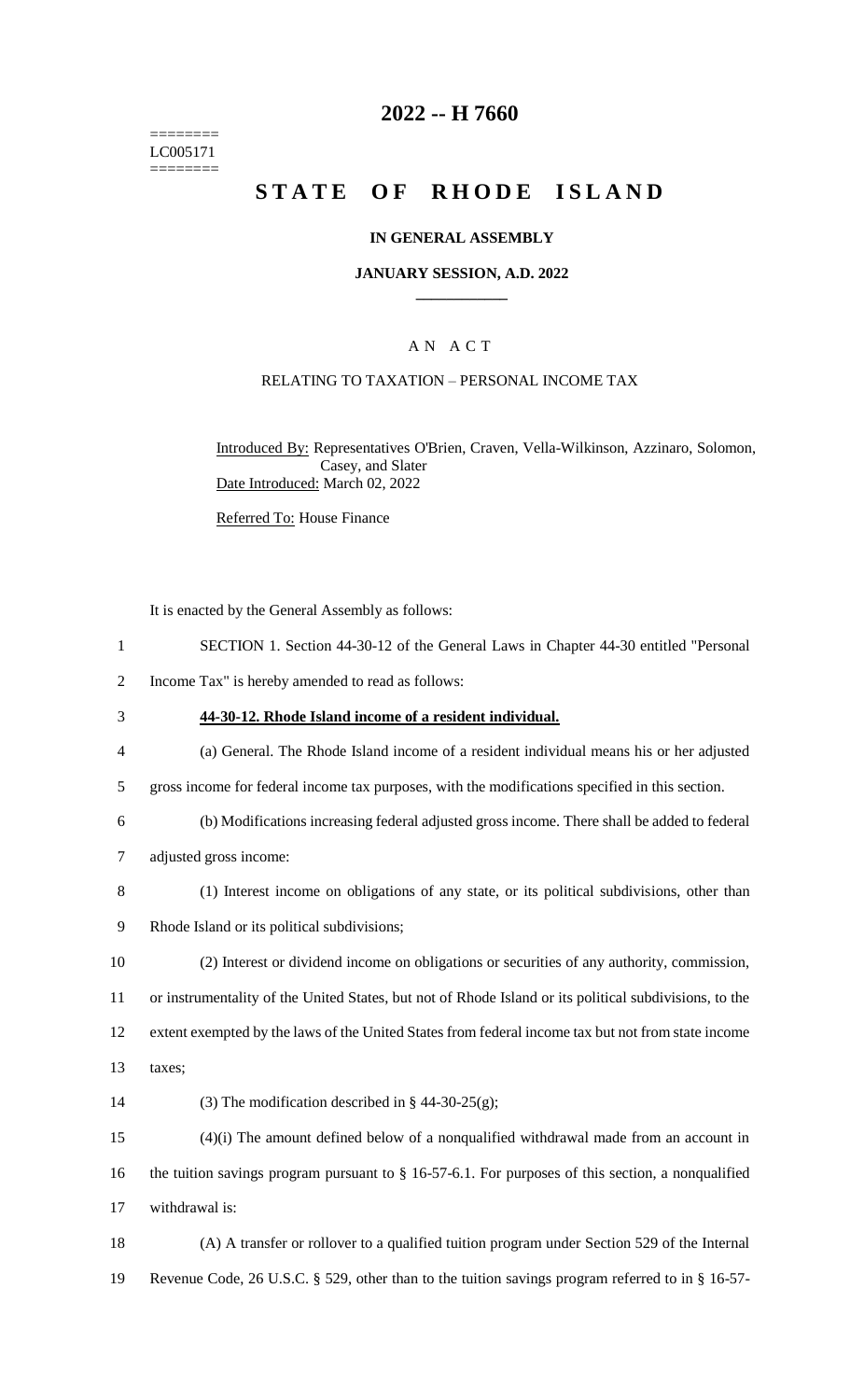6.1; and

 (B) A withdrawal or distribution that is: (I) Not applied on a timely basis to pay "qualified higher education expenses" as defined in § 16-57-3(12) of the beneficiary of the account from which the withdrawal is made; (II) Not made for a reason referred to in § 16-57-6.1(e); or (III) Not made in other circumstances for which an exclusion from tax made applicable by Section 529 of the Internal Revenue Code, 26 U.S.C. § 529, pertains if the transfer, rollover, withdrawal, or distribution is made within two (2) taxable years following the taxable year for which a contributions modification pursuant to subsection (c)(4) of this section is taken based on contributions to any tuition savings program account by the person who is the participant of the account at the time of the contribution, whether or not the person is the participant of the account at the time of the transfer, rollover, withdrawal or distribution; 13 (ii) In the event of a nonqualified withdrawal under subsection  $(b)(4)(i)(A)$  or  $(b)(4)(i)(B)$  of this section, there shall be added to the federal adjusted gross income of that person for the taxable year of the withdrawal an amount equal to the lesser of: (A) The amount equal to the nonqualified withdrawal reduced by the sum of any administrative fee or penalty imposed under the tuition savings program in connection with the nonqualified withdrawal plus the earnings portion thereof, if any, includible in computing the person's federal adjusted gross income for the taxable year; and (B) The amount of the person's contribution modification pursuant to subsection (c)(4) of this section for the person's taxable year of the withdrawal and the two (2) prior taxable years less the amount of any nonqualified withdrawal for the two (2) prior taxable years included in computing the person's Rhode Island income by application of this subsection for those years. Any amount added to federal adjusted gross income pursuant to this subdivision shall constitute Rhode Island income for residents, nonresidents and part-year residents; 26 (5) The modification described in  $\S$  44-30-25.1(d)(3)(i); (6) The amount equal to any unemployment compensation received but not included in federal adjusted gross income; (7) The amount equal to the deduction allowed for sales tax paid for a purchase of a 30 qualified motor vehicle as defined by the Internal Revenue Code  $\S$  164(a)(6); and (8) For any taxable year beginning on or after January 1, 2020, the amount of any Paycheck Protection Program loan forgiven for federal income tax purposes as authorized by the Coronavirus Aid, Relief, and Economic Security Act and/or the Consolidated Appropriations Act, 2021 and/or any other subsequent federal stimulus relief packages enacted by law, to the extent that the amount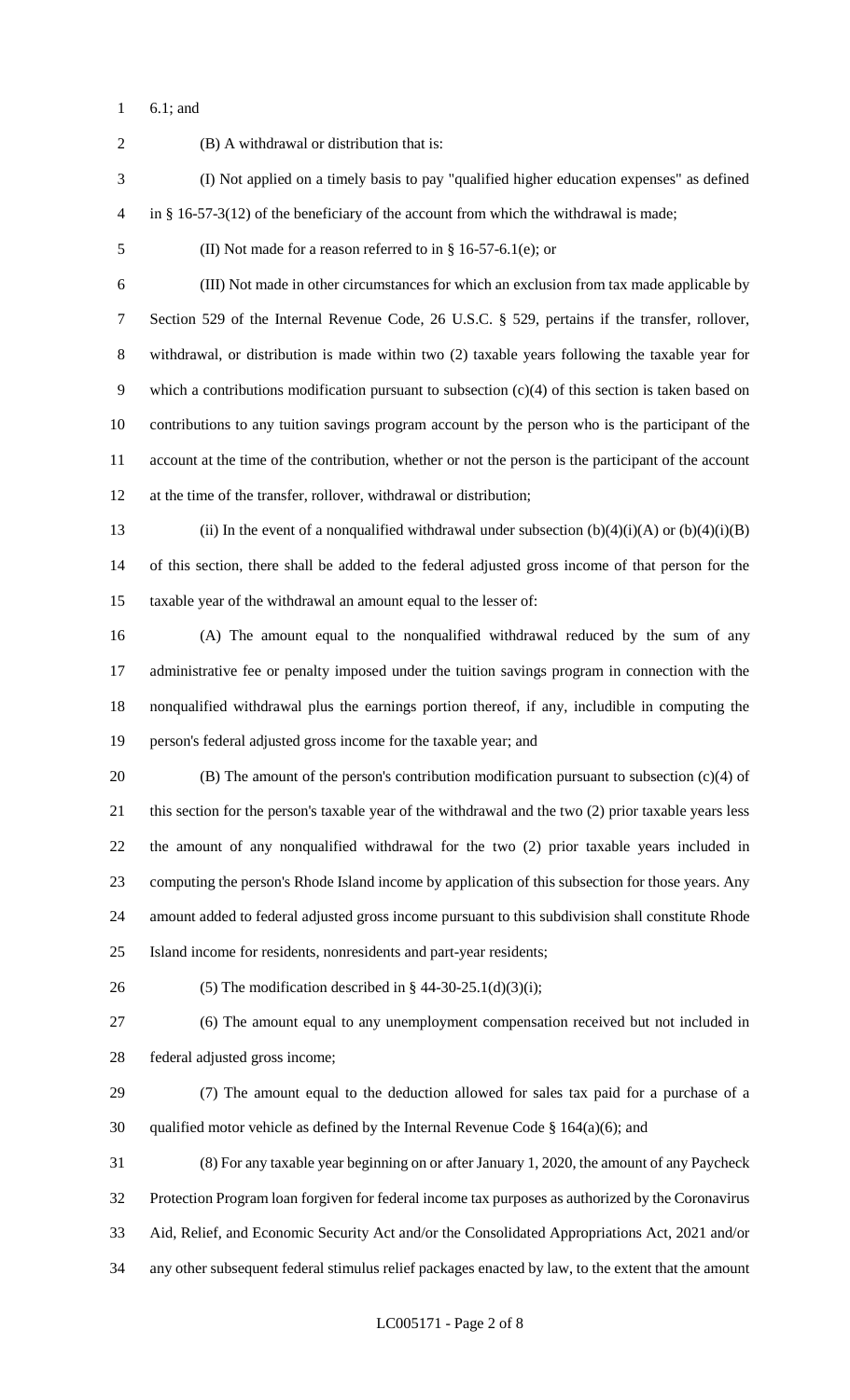of the loan forgiven exceeds \$250,000, including an individual's distributive share of the amount of a pass-through entity's loan forgiveness in excess of \$250,000.

 (c) Modifications reducing federal adjusted gross income. There shall be subtracted from federal adjusted gross income:

 (1) Any interest income on obligations of the United States and its possessions to the extent includible in gross income for federal income tax purposes, and any interest or dividend income on obligations, or securities of any authority, commission, or instrumentality of the United States to the extent includible in gross income for federal income tax purposes but exempt from state income taxes under the laws of the United States; provided, that the amount to be subtracted shall in any case be reduced by any interest on indebtedness incurred or continued to purchase or carry obligations or securities the income of which is exempt from Rhode Island personal income tax, to the extent the interest has been deducted in determining federal adjusted gross income or taxable income;

(2) A modification described in § 44-30-25(f) or § 44-30-1.1(c)(1);

 (3) The amount of any withdrawal or distribution from the "tuition savings program" referred to in § 16-57-6.1 that is included in federal adjusted gross income, other than a withdrawal or distribution or portion of a withdrawal or distribution that is a nonqualified withdrawal;

 (4) Contributions made to an account under the tuition savings program, including the "contributions carryover" pursuant to subsection (c)(4)(iv) of this section, if any, subject to the following limitations, restrictions and qualifications:

 (i) The aggregate subtraction pursuant to this subdivision for any taxable year of the taxpayer shall not exceed five hundred dollars (\$500) or one thousand dollars (\$1,000) if a joint return;

(ii) The following shall not be considered contributions:

 (A) Contributions made by any person to an account who is not a participant of the account at the time the contribution is made;

 (B) Transfers or rollovers to an account from any other tuition savings program account or from any other "qualified tuition program" under section 529 of the Internal Revenue Code, 26 U.S.C. § 529; or

(C) A change of the beneficiary of the account;

 (iii) The subtraction pursuant to this subdivision shall not reduce the taxpayer's federal adjusted gross income to less than zero (0);

 (iv) The contributions carryover to a taxable year for purpose of this subdivision is the excess, if any, of the total amount of contributions actually made by the taxpayer to the tuition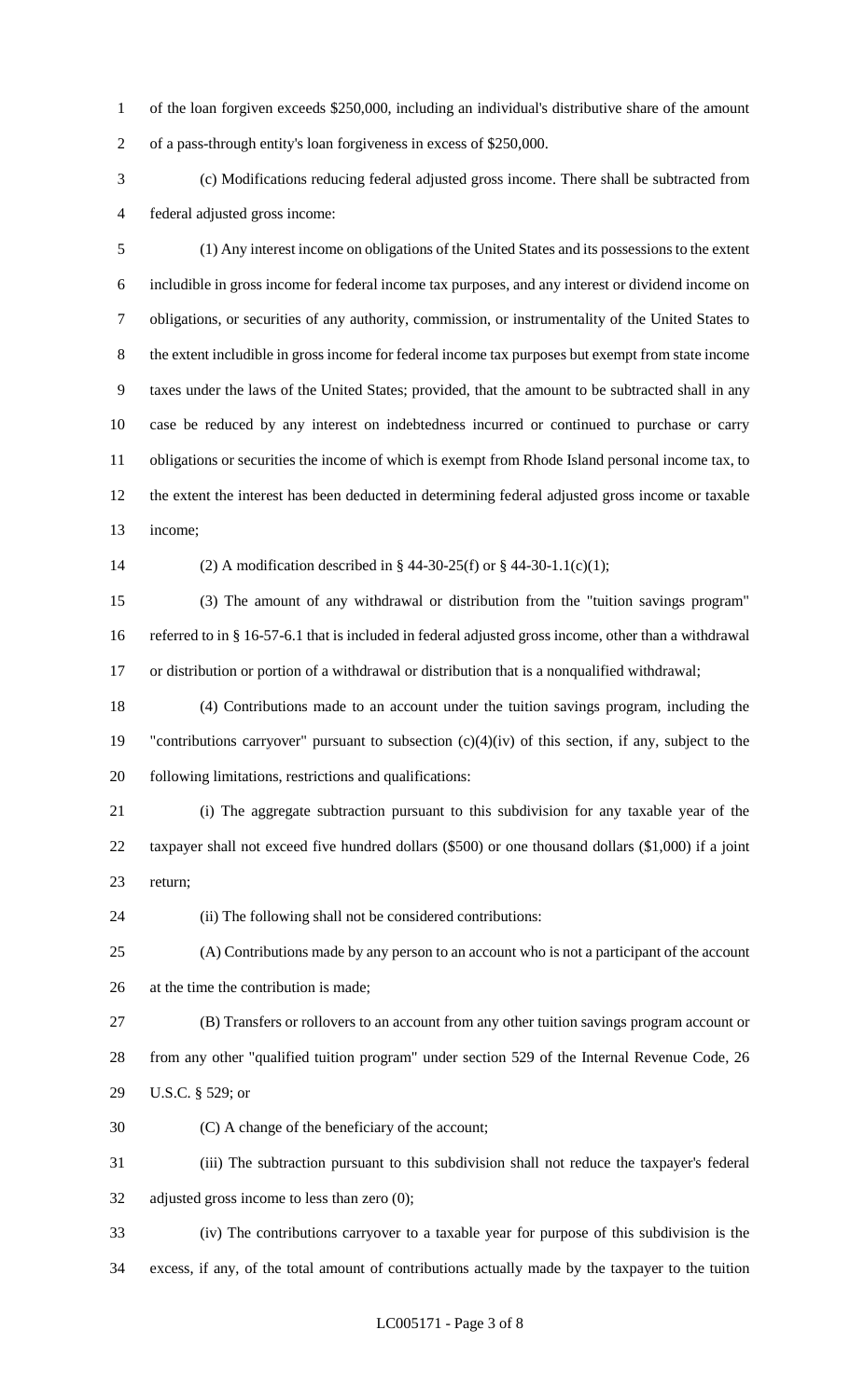- savings program for all preceding taxable years for which this subsection is effective over the sum
- of:
- (A) The total of the subtractions under this subdivision allowable to the taxpayer for all such preceding taxable years; and

 (B) That part of any remaining contribution carryover at the end of the taxable year which exceeds the amount of any nonqualified withdrawals during the year and the prior two (2) taxable years not included in the addition provided for in this subdivision for those years. Any such part shall be disregarded in computing the contributions carryover for any subsequent taxable year;

 (v) For any taxable year for which a contributions carryover is applicable, the taxpayer shall include a computation of the carryover with the taxpayer's Rhode Island personal income tax return for that year, and if for any taxable year on which the carryover is based the taxpayer filed a 12 joint Rhode Island personal income tax return but filed a return on a basis other than jointly for a subsequent taxable year, the computation shall reflect how the carryover is being allocated between the prior joint filers;

15 (5) The modification described in  $\S$  44-30-25.1(d)(1);

 (6) Amounts deemed taxable income to the taxpayer due to payment or provision of insurance benefits to a dependent, including a domestic partner pursuant to chapter 12 of title 36 or other coverage plan;

(7) Modification for organ transplantation.

 (i) An individual may subtract up to ten thousand dollars (\$10,000) from federal adjusted gross income if he or she, while living, donates one or more of his or her human organs to another human being for human organ transplantation, except that for purposes of this subsection, "human organ" means all or part of a liver, pancreas, kidney, intestine, lung, or bone marrow. A subtract modification that is claimed hereunder may be claimed in the taxable year in which the human organ transplantation occurs.

 (ii) An individual may claim that subtract modification hereunder only once, and the subtract modification may be claimed for only the following unreimbursed expenses that are incurred by the claimant and related to the claimant's organ donation:

(A) Travel expenses.

(B) Lodging expenses.

(C) Lost wages.

 (iii) The subtract modification hereunder may not be claimed by a part-time resident or a nonresident of this state;

(8) Modification for taxable Social Security income.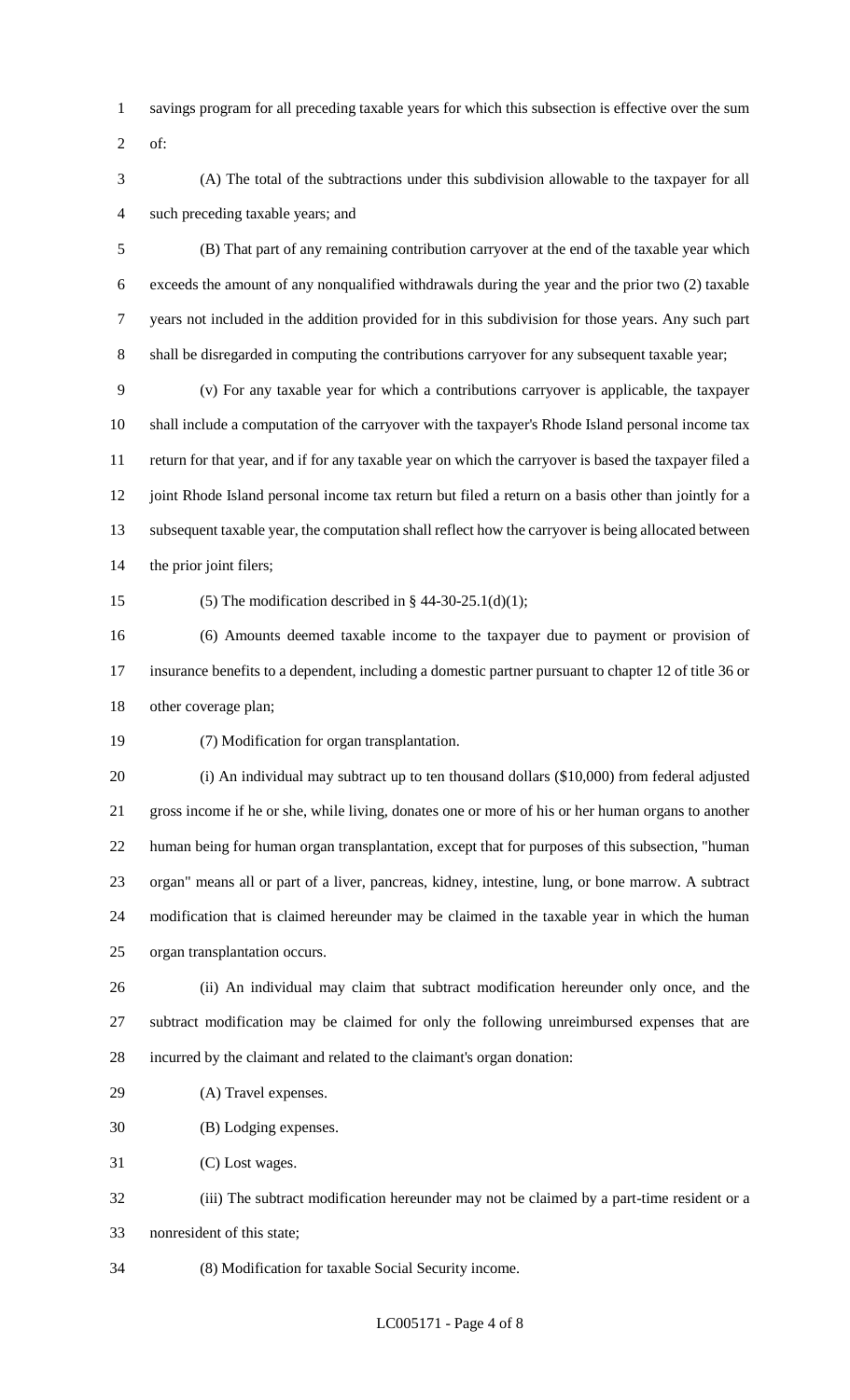(i) For tax years beginning on or after January 1, 2016:

 (A) For a person who has attained the age used for calculating full or unreduced social security retirement benefits who files a return as an unmarried individual, head of household, or married filing separate whose federal adjusted gross income for the taxable year is less than eighty thousand dollars (\$80,000); or

 (B) A married individual filing jointly or individual filing qualifying widow(er) who has attained the age used for calculating full or unreduced social security retirement benefits whose joint federal adjusted gross income for the taxable year is less than one hundred thousand dollars (\$100,000), an amount equal to the social security benefits includible in federal adjusted gross income.

 (ii) Adjustment for inflation. The dollar amount contained in subsections (c)(8)(i)(A) and (c)(8)(i)(B) of this section shall be increased annually by an amount equal to:

13 (A) Such dollar amount contained in subsections  $(c)(8)(i)(A)$  and  $(c)(8)(i)(B)$  of this section adjusted for inflation using a base tax year of 2000, multiplied by;

(B) The cost-of-living adjustment with a base year of 2000.

 (iii) For the purposes of this section the cost-of-living adjustment for any calendar year is 17 the percentage (if any) by which the consumer price index for the preceding calendar year exceeds the consumer price index for the base year. The consumer price index for any calendar year is the average of the consumer price index as of the close of the twelve-month (12) period ending on August 31, of such calendar year.

 (iv) For the purpose of this section the term "consumer price index" means the last consumer price index for all urban consumers published by the department of labor. For the purpose of this section the revision of the consumer price index which is most consistent with the consumer price index for calendar year 1986 shall be used.

 (v) If any increase determined under this section is not a multiple of fifty dollars (\$50.00), such increase shall be rounded to the next lower multiple of fifty dollars (\$50.00). In the case of a married individual filing separate return, if any increase determined under this section is not a multiple of twenty-five dollars (\$25.00), such increase shall be rounded to the next lower multiple of twenty-five dollars (\$25.00);

 (9) Modification for up to fifteen thousand dollars (\$15,000) fifty thousand dollars (\$50,000) of taxable retirement income from certain pension plans or annuities.

32 (i) For tax years beginning on or after January 1, 2017 but before January 1, 2023, a modification shall be allowed for up to fifteen thousand dollars (\$15,000) of taxable pension and/or 34 annuity income that is included in federal adjusted gross income for the taxable year. For tax years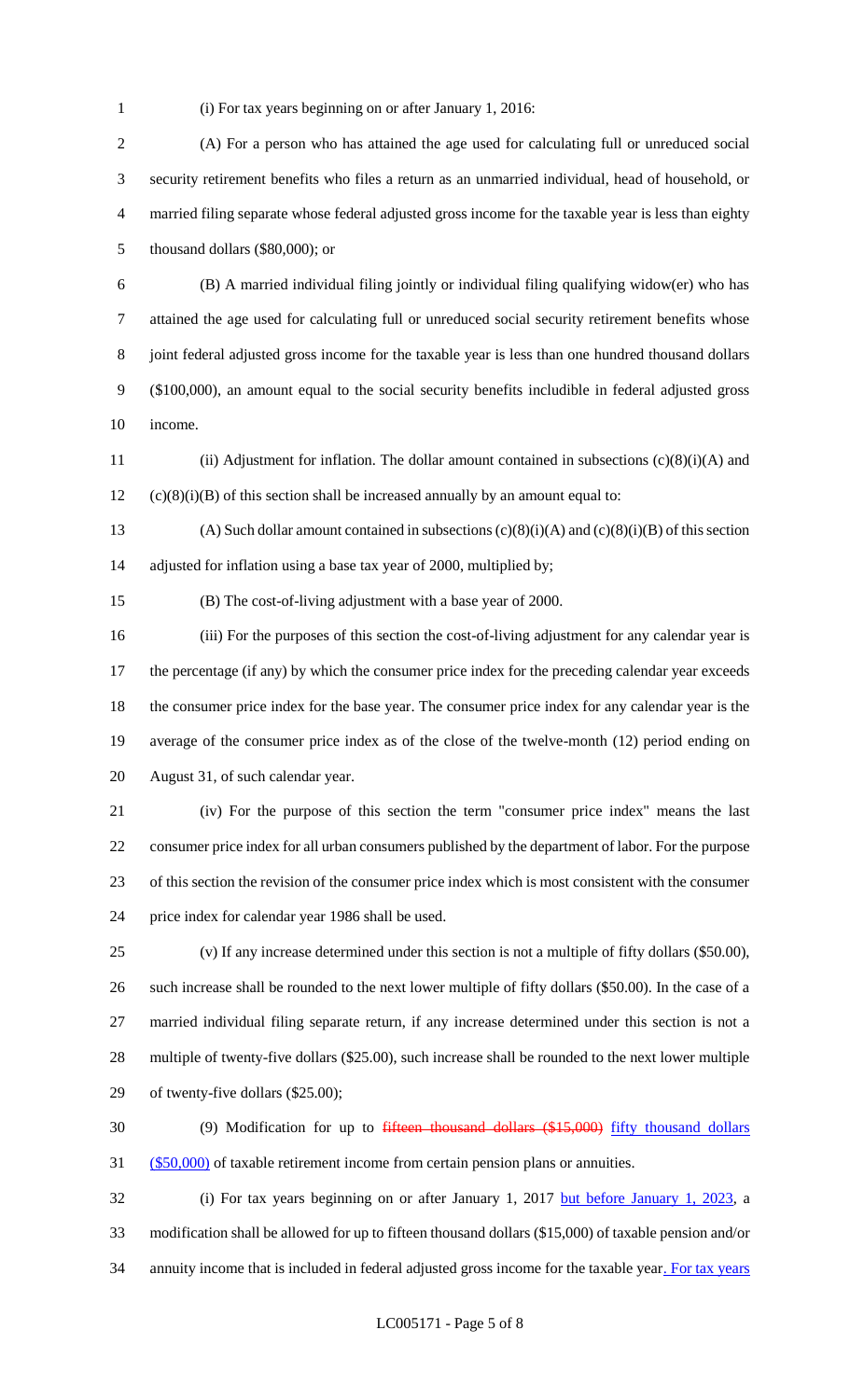beginning on or after January 1, 2023, the modification shall be increased to fifty thousand dollars

```
2 ($50,000):
```
 (A) For a person who has attained the age used for calculating full or unreduced social security retirement benefits who files a return as an unmarried individual, head of household, or married filing separate whose federal adjusted gross income for such taxable year is less than the 6 amount used for the modification contained in subsection  $(c)(8)(i)(A)$  of this section an amount not to exceed \$15,000 of taxable pension and/or annuity income includible in federal adjusted gross 8 income;. For tax years beginning on or after January 1, 2023, an amount not to exceed fifty thousand dollars (\$50,000) of taxable pension and/or annuity income includible in federal adjusted gross 10 income; or

 (B) For a married individual filing jointly or individual filing qualifying widow(er) who has attained the age used for calculating full or unreduced social security retirement benefits whose joint federal adjusted gross income for such taxable year is less than the amount used for the modification contained in subsection (c)(8)(i)(B) of this section an amount not to exceed \$15,000 15 of taxable pension and/or annuity income includible in federal adjusted gross income;. For tax years 16 beginning on or after January 1, 2023, an amount not to exceed fifty thousand dollars (\$50,000) of 17 taxable pension and/or annuity income includible in federal adjusted gross income.

 (ii) Adjustment for inflation. The dollar amount contained by reference in subsections 19 (c)(9)(i)(A) and (c)(9)(i)(B) of this section shall be increased annually for tax years beginning on or after January 1, 2018, by an amount equal to:

21 (A) Such dollar amount contained by reference in subsections  $(c)(9)(i)(A)$  and  $(c)(9)(i)(B)$ of this section adjusted for inflation using a base tax year of 2000, multiplied by;

(B) The cost-of-living adjustment with a base year of 2000.

 (iii) For the purposes of this section, the cost-of-living adjustment for any calendar year is the percentage (if any) by which the consumer price index for the preceding calendar year exceeds the consumer price index for the base year. The consumer price index for any calendar year is the average of the consumer price index as of the close of the twelve-month (12) period ending on August 31, of such calendar year.

 (iv) For the purpose of this section, the term "consumer price index" means the last consumer price index for all urban consumers published by the department of labor. For the purpose of this section, the revision of the consumer price index which is most consistent with the consumer price index for calendar year 1986 shall be used.

 (v) If any increase determined under this section is not a multiple of fifty dollars (\$50.00), such increase shall be rounded to the next lower multiple of fifty dollars (\$50.00). In the case of a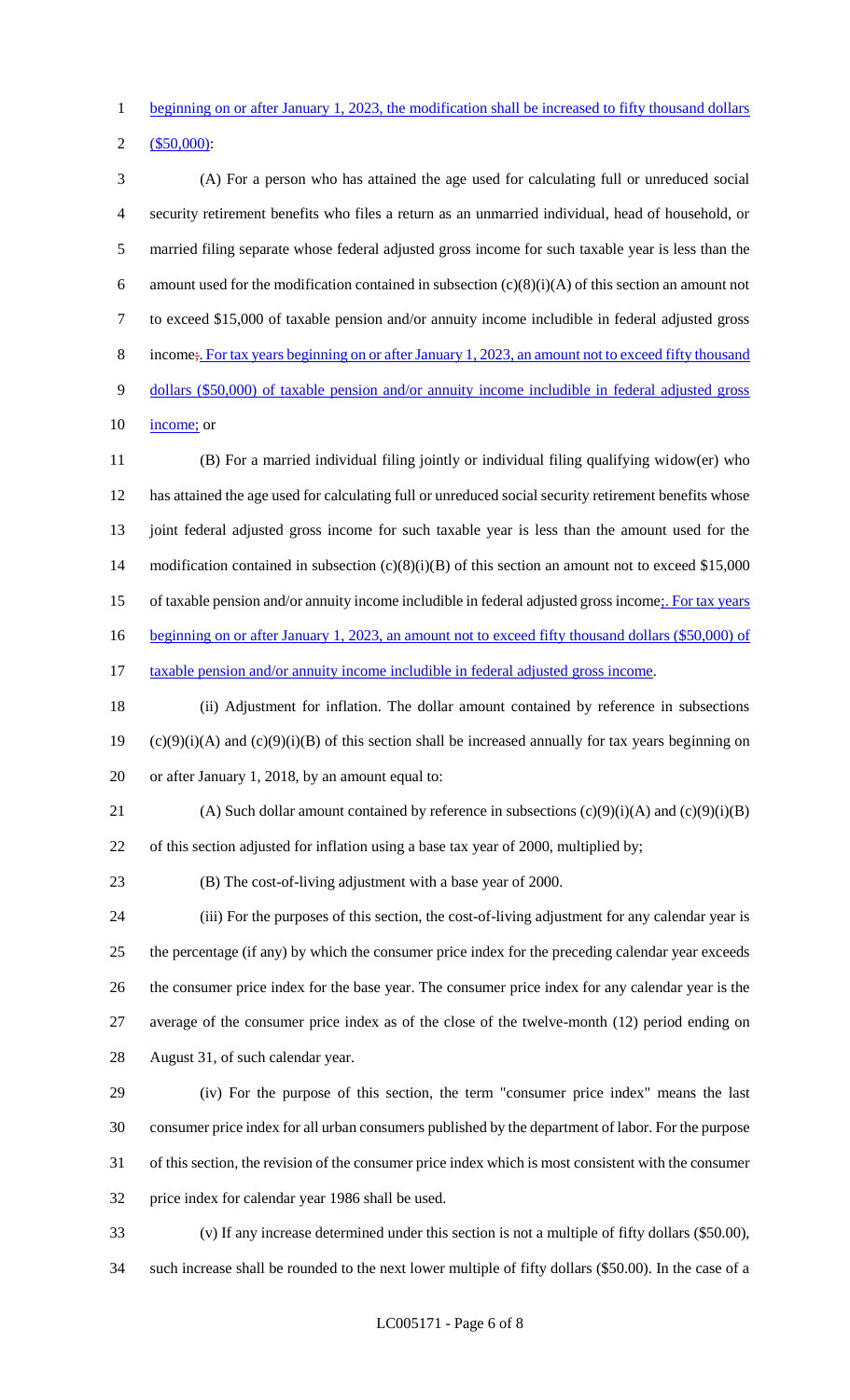married individual filing a separate return, if any increase determined under this section is not a multiple of twenty-five dollars (\$25.00), such increase shall be rounded to the next lower multiple of twenty-five dollars (\$25.00); and

 (10) Modification for Rhode Island investment in opportunity zones. For purposes of a taxpayer's state tax liability, in the case of any investment in a Rhode Island opportunity zone by the taxpayer for at least seven (7) years, a modification to income shall be allowed for the incremental difference between the benefit allowed under 26 U.S.C. § 1400Z-2(b)(2)(B)(iv) and 8 the federal benefit allowed under 26 U.S.C. § 1400Z-2(c).

 (d) Modification for Rhode Island fiduciary adjustment. There shall be added to, or subtracted from, federal adjusted gross income (as the case may be) the taxpayer's share, as beneficiary of an estate or trust, of the Rhode Island fiduciary adjustment determined under § 44- 30-17.

 (e) Partners. The amounts of modifications required to be made under this section by a partner, which relate to items of income or deduction of a partnership, shall be determined under § 44-30-15.

SECTION 2. This act shall take effect upon passage.

======== LC005171 ========